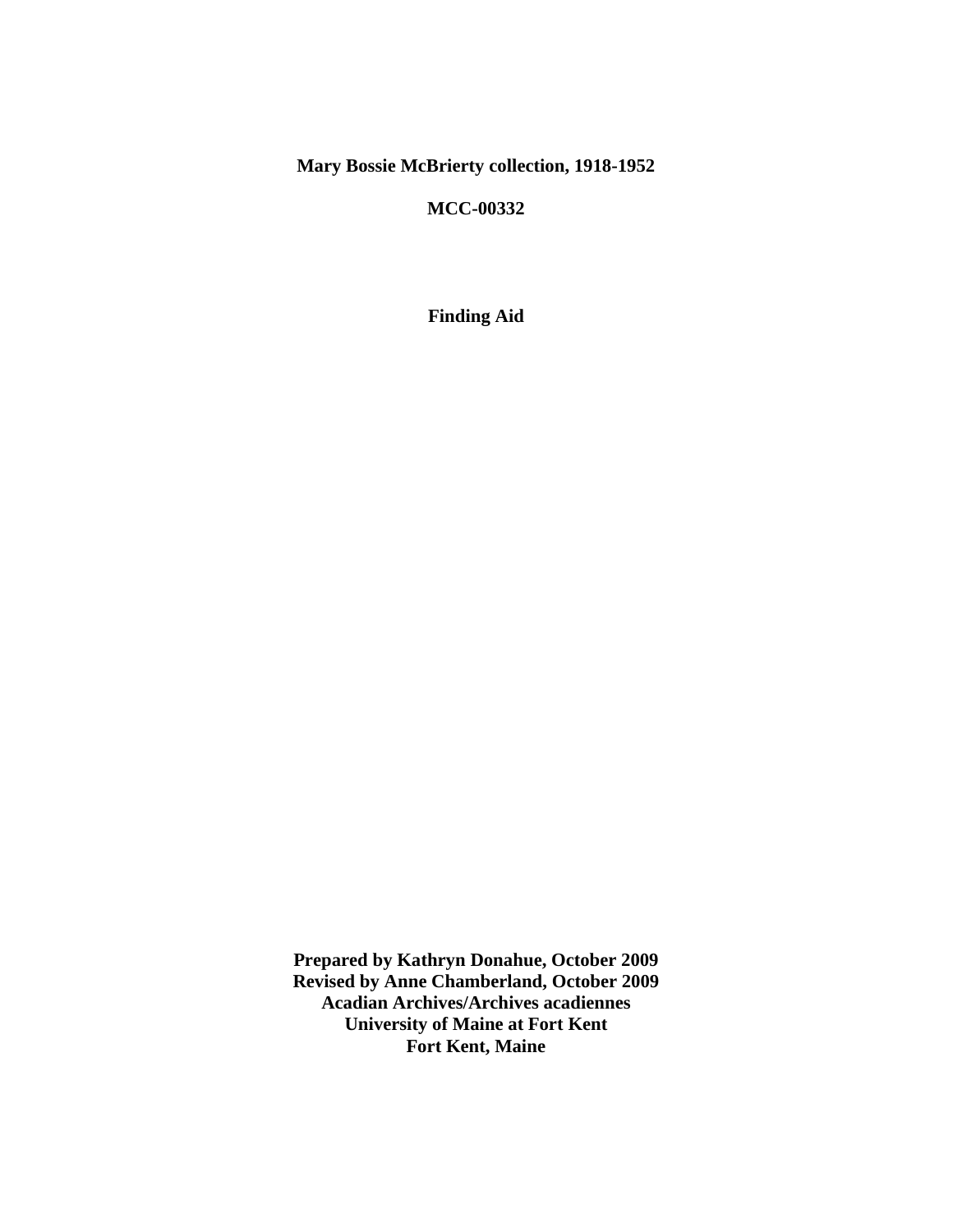*Title:* Mary Bossie McBrierty collection

*Creator/Collector:* McBrierty, Mary Bossie, 1900-1969

*Collection number:* MCC-00332 Shelf list number: UM-332, AX-332, BM-332

*Dates:* 1907-1972

*Extent:* 5 boxes and 1 oversize folder (1.50 cubic feet)

*Provenance:* Material was acquired from Linwood Flora, 2008.

*Language:* English.

*Conservation notes:* Scrapbook pages were removed and placed in Mylar sleeves.

*Access restrictions:* No restrictions on access.

*Physical restrictions:* None.

*Technical restrictions:* None.

*Copyright:* Copyright has been assigned to the Acadian Archives/Archives acadiennes. All requests for permission to publish or quote from manuscripts must be submitted in writing to the Acadian Archives/Archives acadiennes

*Citation:* Mary Bossie McBrierty, MCC-00332, Acadian Archives/Archives acadiennes, University of Maine at Fort Kent

*Separated materials:* Not applicable.

*Related materials:* Not applicable.

*Location of originals:* Not applicable.

*Location of copies:* Not applicable.

*Published in:* Not applicable.

#### *Biographical information:*

Mary Rose Bossie (1900-1969) was born on July 17 in St. John, Aroostook County, Maine, the daughter of Margaret Jalbert and James Bossie. She graduated from the Madawaska Training School in Fort Kent, Maine, in 1919. Mary married Tylor Joseph McBrierty (1900-1963) on October 28, 1924. She was a teacher in Aroostook County for over 47 years, spending most of this time teaching in Allagash, Maine. Mary died on December 31, 1969, in Fort Kent, Maine.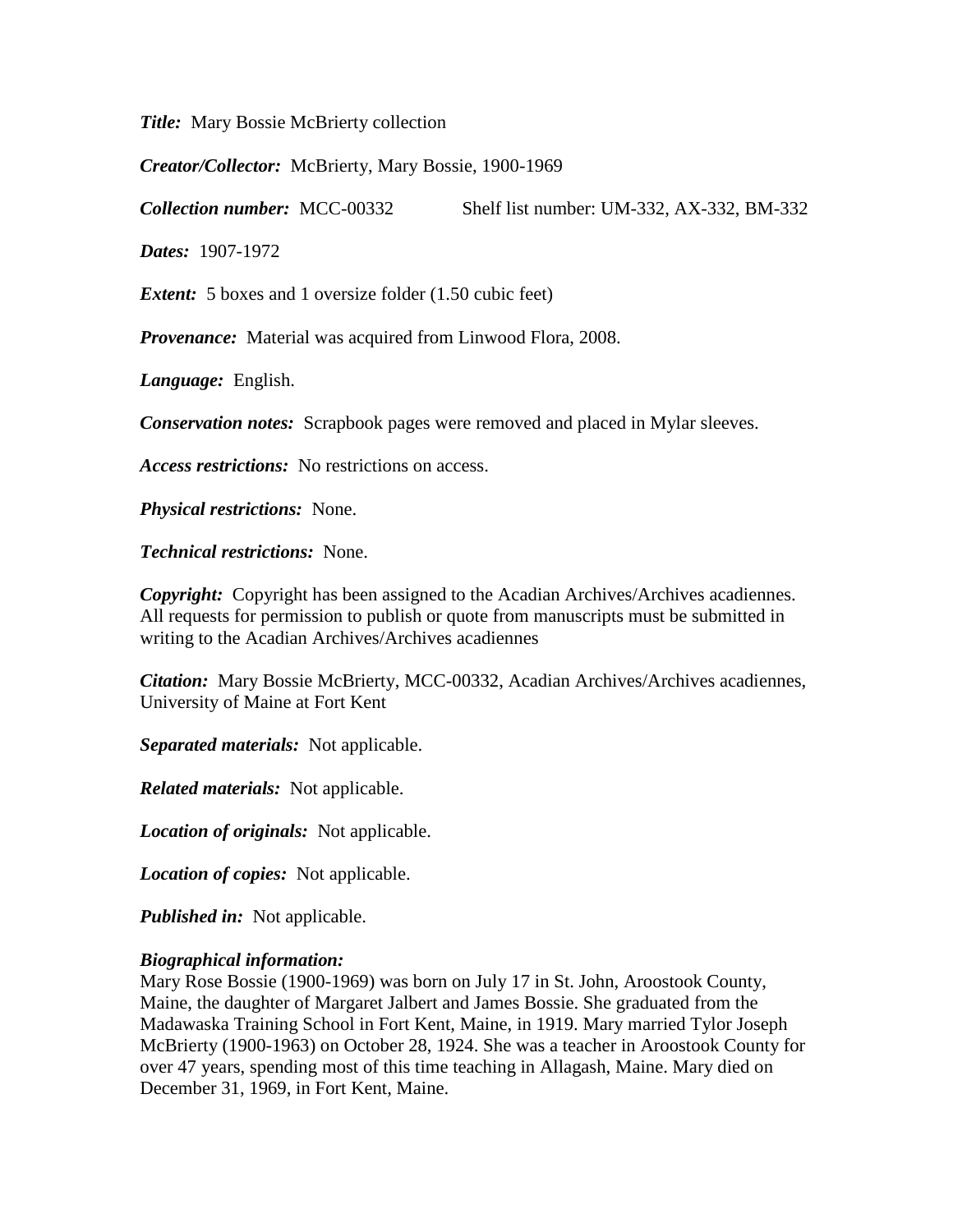#### *Scope and content:*

This collection consists of papers and realia belonging to Mary Bossie McBrierty of Aroostook County, Maine. A large portion of the collection consists of papers pertaining to McBrierty's teaching career in Aroostook County, including teaching certificates and materials concerning the Allagash Central School. A typescript version of her book, containing manuscript edits, is also in this collection. Also contained in the collection are correspondence and personal materials, images, and realia, including two stereoscopes and 99 stereograph images, a paddle for churning clothes, and a sugar stamp. Of particular note is a piece of hand-woven cloth made from flax grown in Saint John, Maine.

This collection has been arranged into 6 series: Correspondence, 1907-1972; Papers relating to teaching career, 1919-1961; Personal materials, 1919-1952; Writings; Images; Realia.

#### *Inventory:*

#### **Series 1: Correspondence, 1907-1972, undated.** This series is arranged chronologically.

# **Box 1 (UM-332):**

| Folder 1: | Correspondence, 1921-1972 |
|-----------|---------------------------|
| Folder 2: | Postcards, 1907-1967      |
| Folder 3: | Christmas cards, undated  |

### **Series 2: Papers relating to teaching career, 1919-1961.**

This series is arranged chronologically.

# **Box 1 (UM-332):**

| Folder 4: | Madawaska Training School graduating exercises program, 1919.  |
|-----------|----------------------------------------------------------------|
| Folder 5: | Teacher's Elementary Certificates, 1919, 1932                  |
| Folder 6: | "My School Record of Teaching," 1919-1961. Includes photograph |
|           | of Madawaska Training School graduating class, 1919.           |
| Folder 7: | Teacher's contract, 1946                                       |
| Folder 8: | Allagash and Allagash Central School materials, 1951-1961.     |

# **Series 3: Personal materials, 1919-1952, undated.**

This series is arranged chronologically.

# **Box 1 (UM-332):**

| Folder 9:  | Aroostook State Normal School yearbook, 1922     |
|------------|--------------------------------------------------|
| Folder 10: | H.W. Coffin (Fort Kent, Me.) invoice, 1934       |
| Folder 11: | War ration books: 1942                           |
| Folder 12: | "Where the Big Potatoes Grow" sheet music, c1943 |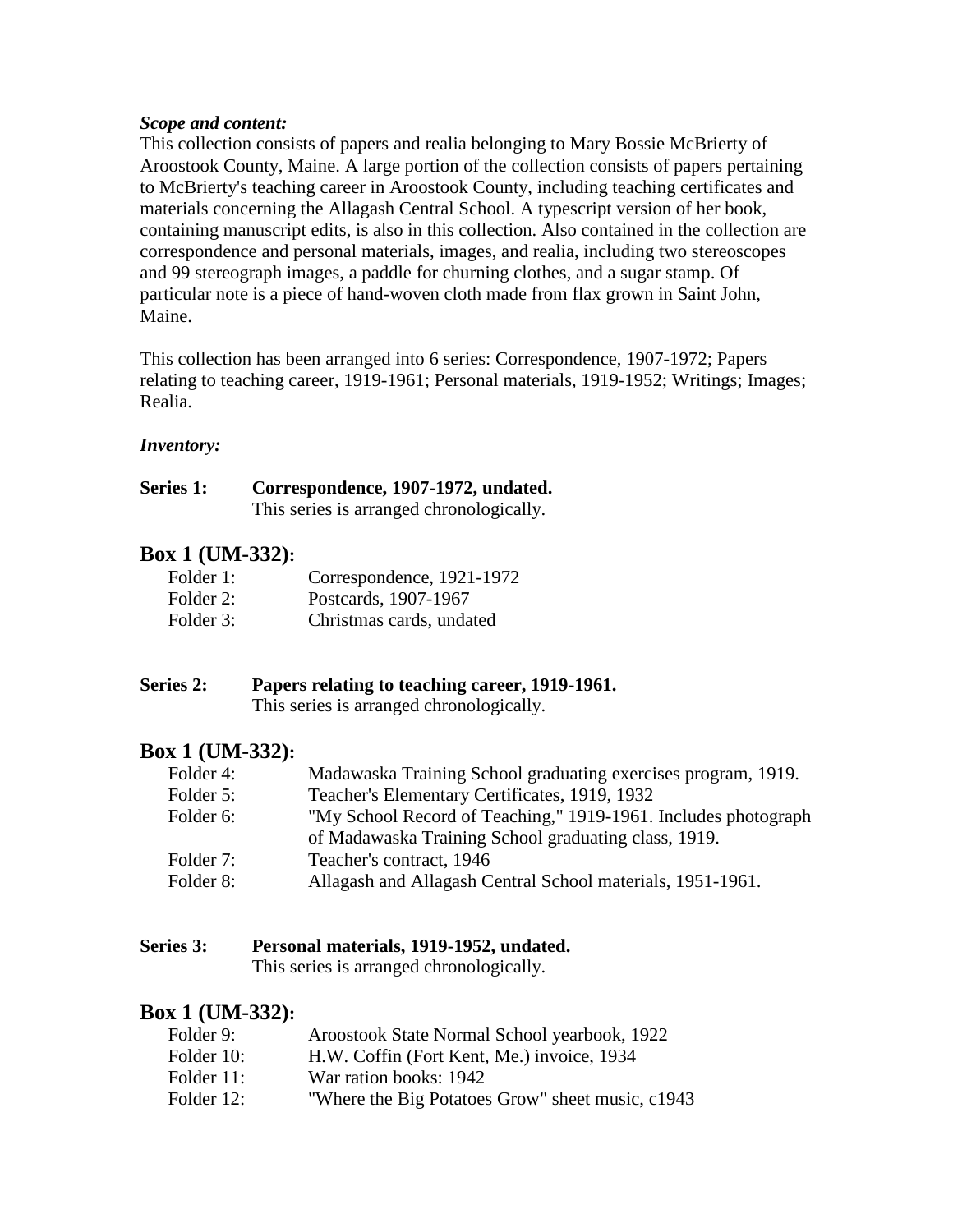| Folder 13: | Maine State Retirement System certificate, 1952 |
|------------|-------------------------------------------------|
| Folder 14: | Memorials, 1966-1968                            |
| Folder 15: | Funeral album, 1969                             |
| Folder 16: | Miscellaneous                                   |
| Folder 17: | <b>Clippings</b>                                |

#### **Series 4: Writings**

This series is arranged alphabetically by title.

## **Box 1 (UM-332):**

| <b>Folders</b> 18-20: | <i>Door to the Future.</i> Typescript with manuscript edits. (3 f.) |
|-----------------------|---------------------------------------------------------------------|
| Folder 21:            | "A Lonely Deserted School." Ms.                                     |
| Folder 22:            | "A Lonely Sc. House." Ms.                                           |
| Folder 23:            | Recipe book, 1918. Ms.                                              |
| Folder 24:            | Miscellaneous typescript pages.                                     |

#### **Series 5: Images**

This series is arranged by material type.

# **Box 1 (UM-332):**<br>Folder 25:

Photographs

#### **Series 6: Realia**

This series is arranged by material type.

## **Box 1 (UM-332):**

| Folder 26: | Felt flags of Ireland and France.             |
|------------|-----------------------------------------------|
| Folder 27: | Hand woven cloth from flax grown in St. John. |
| Folder 28: | Deutch mark, 1944.                            |

### **Box 1 of 4 (AX-332):**

Items 1-99: Stereographs. 99 cards.

# **Box 2 of 4 (AX-332):**

| Item $100$ : | Sugar stamp.  |
|--------------|---------------|
| Item $101$ : | Leather flask |

# **Box 3 of 4 (AX-332):**

Item 102: Butter paddle. Items 103: Stereoscope

# **Box 4 of 4 (AX-332):**<br>Item 104: Stereoscope